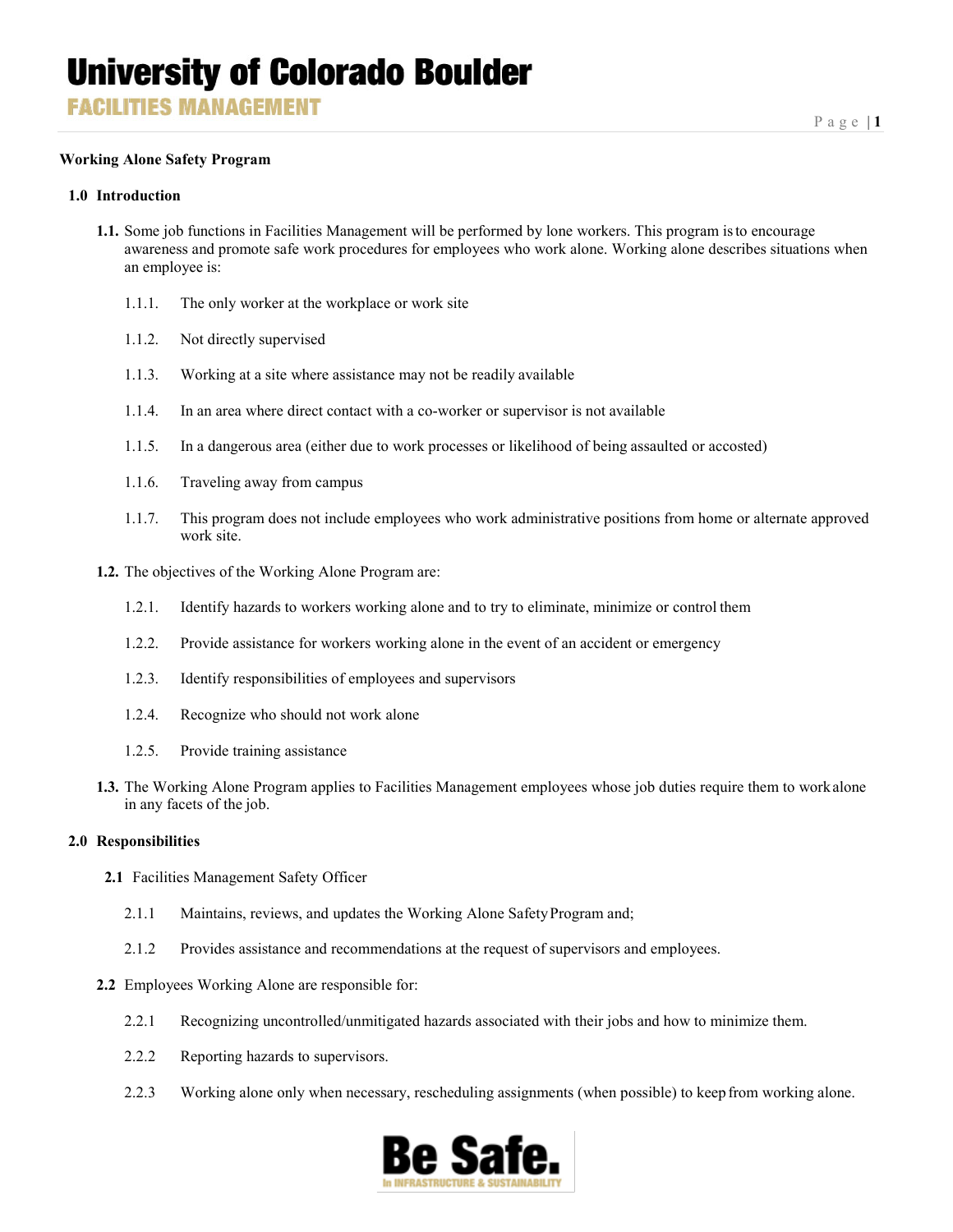## **University of Colorado Boulder**

**FACILITIES MANAGEMENT** 

- 2.2.4 Carry a cell phone, iPad or two-way radio. Ensure sufficient operation and battery life.
- **2.3** Supervisors are responsible for:
	- 2.3.1 Communicating these guidelines to employees and students through training programs.
	- 2.3.2 Ensuring work performed alone or in isolation has a completed risk assessment that has been shared with the lone worker.
	- 2.3.3 Adequate control measures are implemented prior to approval of work.
	- 2.3.4 Consulting and training employees, students and visitors that work alone.
	- 2.3.5 Provide communication devices such as cell phones and radios.
	- 2.3.6 Ensure lone workers understand the risks associated with their work and that the necessary safety precautions are carried out.
	- 2.3.7 Provide guidance in situations of uncertainty.
	- 2.3.8 Implement controls to eliminate or control hazards prior to lone work.
	- 2.3.9 Supervision of health and safety issues when checking the progress and quality of work; periodic site visits and discussions in which health and safety issues are raised.

### **3.0 Risk Assessment**

- **3.1** Before allowing a worker to work alone, the employee should consider the following:
	- 3.1.1 Identification of hazards within the area.
	- 3.1.2 Identification of methods and frequency of communications.
	- 3.1.3 Can any temporary access equipment, such as portable ladders or trestles, be safelyhandled by one person?
	- 3.1.4 Can all the machinery and goods involved in the workplace be safely handled by oneperson?
	- 3.1.5 Are there any chemicals or hazardous substances being used that may pose a risk to the worker?
	- 3.1.6 Does the work involve lifting objects too large for one person?
	- 3.1.7 Is more than one person needed to operate essential controls for the safe running of equipment or workplace transport?
	- 3.1.8 Possibility of violence.
	- 3.1.9 History of client/customer is it safe to visit alone?
	- 3.1.10 Medical fitness of the person working alone possibility of illness.
	- 3.1.11 Possibility of accidents consider the activities taking place e.g. accessing ladders or steps
	- 3.1.12 If the lone worker's first language is not English, are provisions made for clear communications, especially in

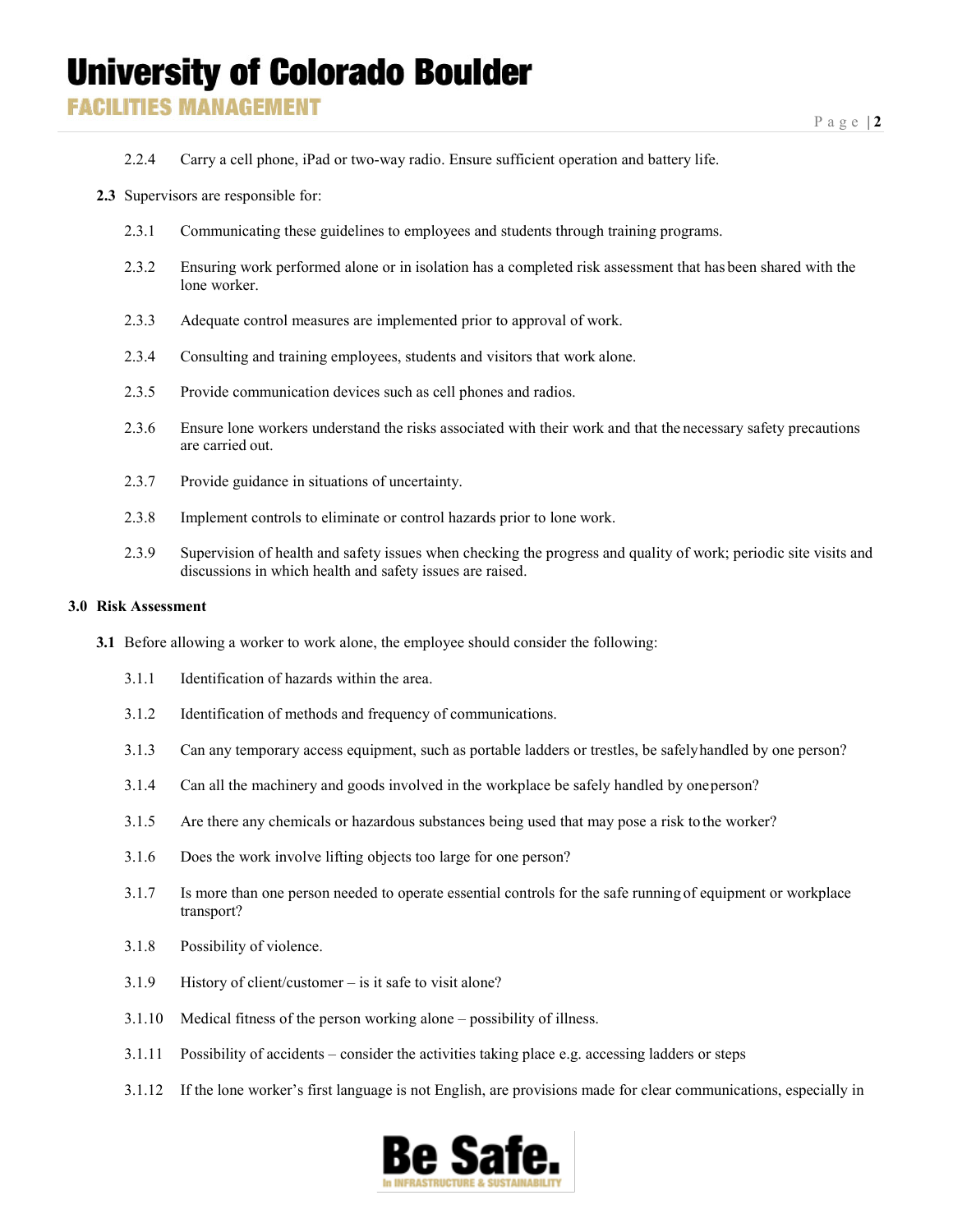## **University of Colorado Boulder**

## **FACILITIES MANAGEMENT**

Page | **3**

case of emergency?

- 3.1.13 How can supervision/advice be provided easily?
- 3.1.14 Methods of raising the alarm in the event of no contact within an agreed time.
- 3.1.15 Can a person be left alone at their place of work?
- **3.2** The risk assessment should help decide the right level of supervision.
- **3.3** Identify the hazards of the work, assess the risks involved, and put measures in place to avoidor control the risks.
- **3.4** It is important to talk to employees and their safety representatives as they are a valuable sourceof information and advice. This will help to ensure that all relevant hazards have been identified and appropriate controls chosen.

## **4.0 Who shouldn't work alone?**

- **4.1** Some job functions have inherent hazards that will require more than one employee at the job site.
- **4.2** Some examples of work functions that present hazards that require more than one worker include:
	- 4.2.1 Permit-required Confined Spaces
	- 4.2.2 Cryogenic (low temperature) materials/processes
	- 4.2.3 Toxic gases, liquids or solids
	- 4.2.4 Flammable liquids
	- 4.2.5 High pressure or high voltage systems
	- 4.2.6 Using fall arrest equipment and scaffolding
	- 4.2.7 Equipment or machinery requiring spotters
	- 4.2.8 Extreme weather conditions
	- 4.2.9 Services where cash or goods are handled that may attract criminals
	- 4.2.10 Tree takedowns and elevated work
	- 4.2.11 Transient camp inspection and cleaning

#### **5.0 Training:**

- **5.1** Training is particularly important where there is limited supervision to control, guide and help in situations of uncertainty. Training may be critical to avoid panic reactions in unusual situations.Lone workers need to be sufficiently experienced and /or trained to understand the risks and how to fully take precautions.
- **5.2** Set limits for the worker as to what can and cannot be done while working alone.
- **5.3** Ensure employees are competent to deal with circumstances which are new, unusual or beyondthe scope of training, such as when to stop work and seek advice from a supervisor.